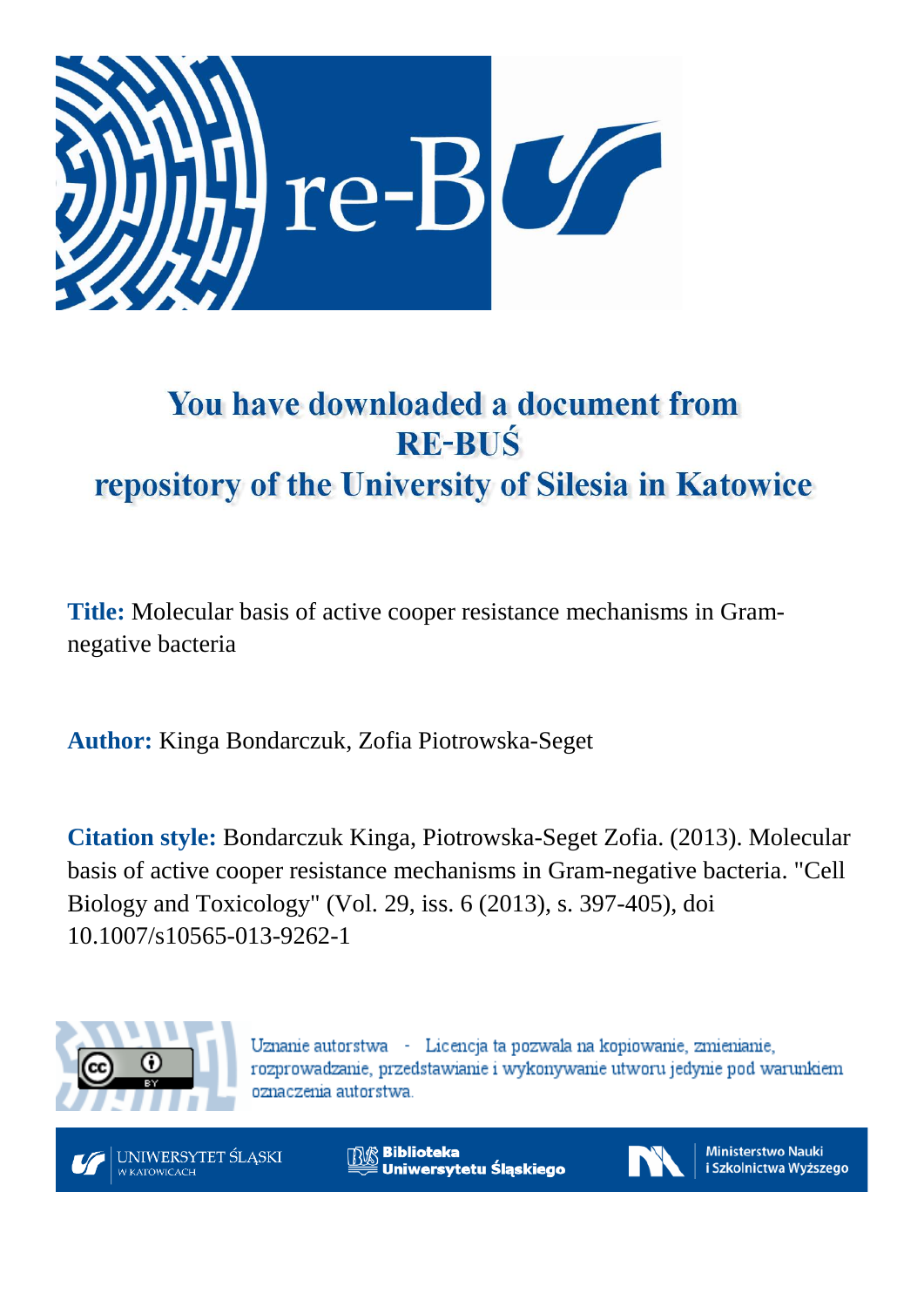REVIEW ARTICLE

# Molecular basis of active copper resistance mechanisms in Gram-negative bacteria

Kinga Bondarczuk & Zofia Piotrowska-Seget

Received: 8 May 2013 /Accepted: 16 September 2013 / Published online: 27 September 2013  $\odot$  The Author(s) 2013. This article is published with open access at Springerlink.com

Abstract Copper is a metallic element that is crucial for cell metabolism; however, in extended concentrations, it is toxic for all living organisms. The dual nature of copper has forced organisms, including bacteria, to keep a tight hold on cellular copper content. This challenge has led to the evolution of complex mechanisms that on one hand enable them to deliver the essential element and on the other to protect cells against its toxicity. Such mechanisms have been found in both eukaryotic and prokaryotic cells. In bacteria a number of different systems such as extra- and intracellular sequestration, enzymatic detoxification, and metal removal from the cell enabling them to survive in the presence of high concentration of copper have been identified. Gram-negative bacteria, due to their additional compartment, need to deal with both cytoplasmic and periplasmic copper. Therefore, these bacteria have evolved intricate and precisely regulated systems which interact with each other. In this review the active mechanisms of copper resistance at their molecular level are discussed.

Keywords CopA · Copper resistance · Cu<sup>+</sup>-ATPase · cue · CueP · cus · Multicopper oxidase · pco · RND

#### Introduction

Transition metal copper is an essential trace element for all organisms living under aerobic conditions (Lee et al. [2002\)](#page-8-0). It is required in fundamental cellular processes such as oxidative phosphorylation, photosynthesis, and free radical control. Copper atoms were found to be incorporated into periplasmic and inner membrane cuproproteins, e.g., Cu,Zn-superoxide dismutases, cytochrome c oxidase, and multicopper oxidases (Bannister and Bannister [1987;](#page-7-0) De la Cerda et al. [1997](#page-7-0); Iwata [1998;](#page-8-0) Nakamura and Go [2005\)](#page-8-0). In nature copper exists as a strong soft metal  $(Cu<sup>+</sup>)$  or is borderline  $(Cu<sup>2+</sup>)$ . This is the reason why amino acids containing soft (sulfur donor atoms) or borderline (nitrogen donor atoms) ligands predominate in copper-binding sites. They are represented by cysteine, methionine, or histidine, respectively. Proteins utilizing copper as a cofactor exhibit positive reduction potentials and are involved in electron transfer, oxygen transport as well as in redox reactions of multiple substrates (Dupont et al. [2011\)](#page-8-0).

Despite the fact that copper plays an essential role in biological processes, it is highly toxic in excess. Macomber and Imlay ([2009\)](#page-8-0) have shown that copper degrades iron–sulfur clusters of dehydratases through iron displacement, causing inactivation of these crucial enzymes. Furthermore, iron released from the mentioned clusters may subsequently initiate the Fenton reaction that leads to oxidative damage inside the cell (Macomber and Imlay [2009](#page-8-0)).

Owing to its poisonous properties, copper has been utilized in medicine as well as in agriculture. It is a

K. Bondarczuk  $(\boxtimes) \cdot Z$ . Piotrowska-Seget Department of Microbiology, Faculty of Biology and Environment Protection, University of Silesia, Jagiellońska 28, 40-032 Katowice, Poland e-mail: kkrysta@us.edu.pl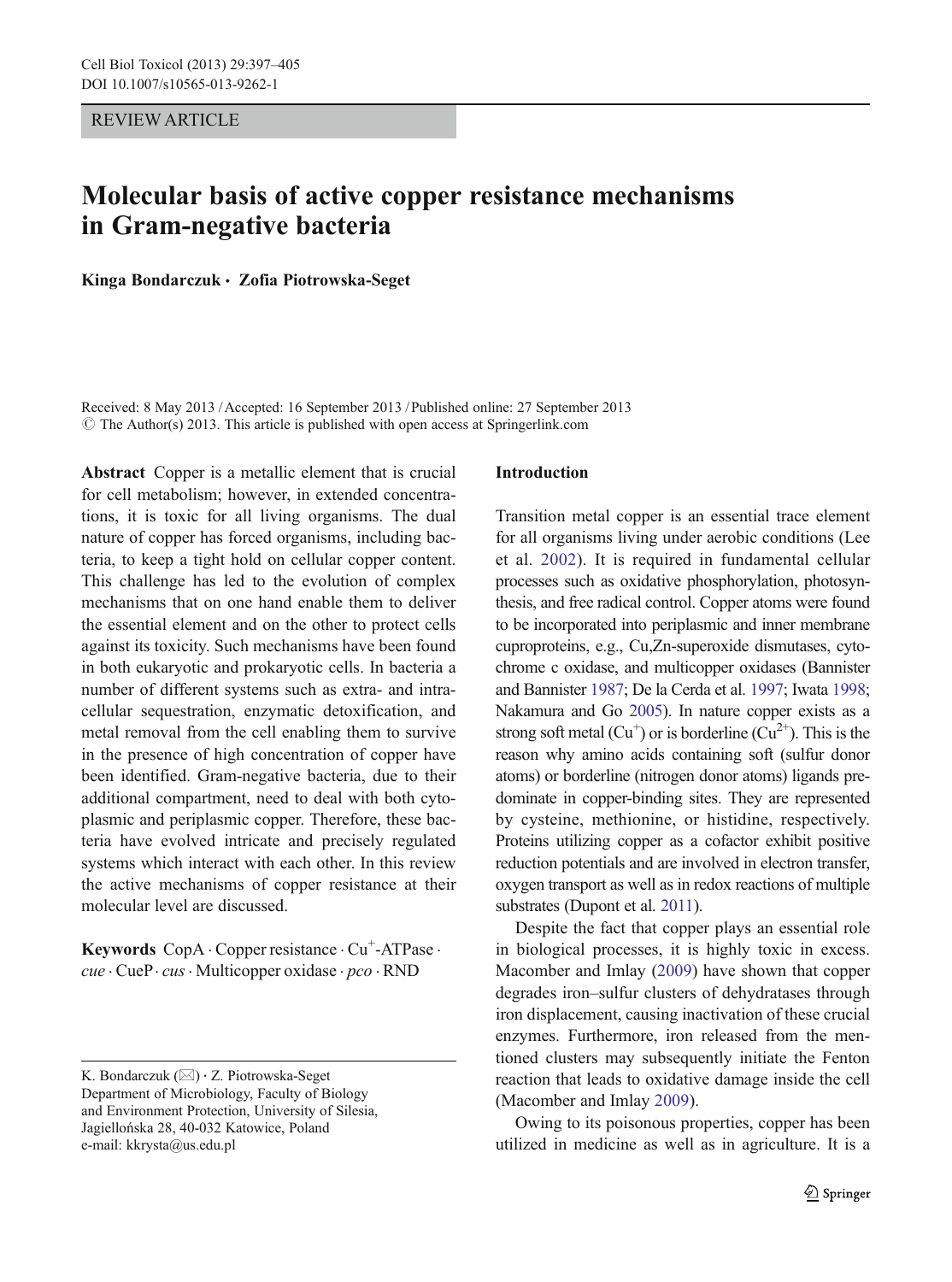component of antibacterial agents, algaecides, and pesticides (Loftin et al. [2005](#page-8-0)). Copper additives are also present in animal feeds due to their growth stimulation value. Widespread use of copper-containing products has led to prolonged exposure of bacterial cells to copper. This, in consequence, has led to the selection of copper-resistant/tolerant strains. The best known copper-resistant bacteria were isolated from plant-, animal-, and human-associated bacteria.

## Mechanisms involved in copper homeostasis in bacteria

The dual nature of copper poses a real challenge for living organisms. They need to engage multiple complex systems to strictly control cellular copper concentration (Fig. 1). Copper homeostasis requires a delicate balance between providing essential nutrients and preventing lethal excess (Puig et al. [2002\)](#page-8-0). A number of processes such as intra- and extracellular sequestration, enzymatic detoxification, and active efflux were identified to maintain this balance in bacterial cells. Extracellular sequestration is possible due to the production of exopolysaccharides. These compounds bind copper ions by virtue of electrostatic interactions and keep them trapped outside the cell (González et al. [2010\)](#page-8-0). Although the mentioned mechanisms appear to be a passive and nonspecific process, they can effectively protect bacteria against heavy metal toxicity. The other mechanisms specifically recognize copper and can probably distinguish between Cu (I) and Cu (II) as well. This review is devoted to the latter mechanisms which constitute a specific response to increasing copper concentration. The best studied copper-responsive systems in Gram-negative bacteria are cue, cus, pco, and cop from Escherichia coli and Pseudomonas syringae pv. tomato, respectively.

## Cue system—primary copper resistance system in E. coli

Two chromosomally encoded systems named cue and cus, involved in copper resistance, were identified in E. coli. The cue (for Cu efflux) system was found to be the main mechanism responsible for copper resistance in E. coli under both aerobic and anaerobic conditions (Outten et al. [2001;](#page-8-0) Rensing and Grass [2003](#page-8-0)). This system contains CueR—a copper-responsive metalloregulatory



Fig. 1 Proteins involved in copper resistance in bacteria. Abbreviations: CM cytoplasmic membrane, PS periplasmic space, OM outer membrane. Assignment of particular proteins: multicopper

oxidase (CueO), RND (CusA), MFP (CusB), OMF (CusC), copper chaperone (CusF), ATPase (CopA)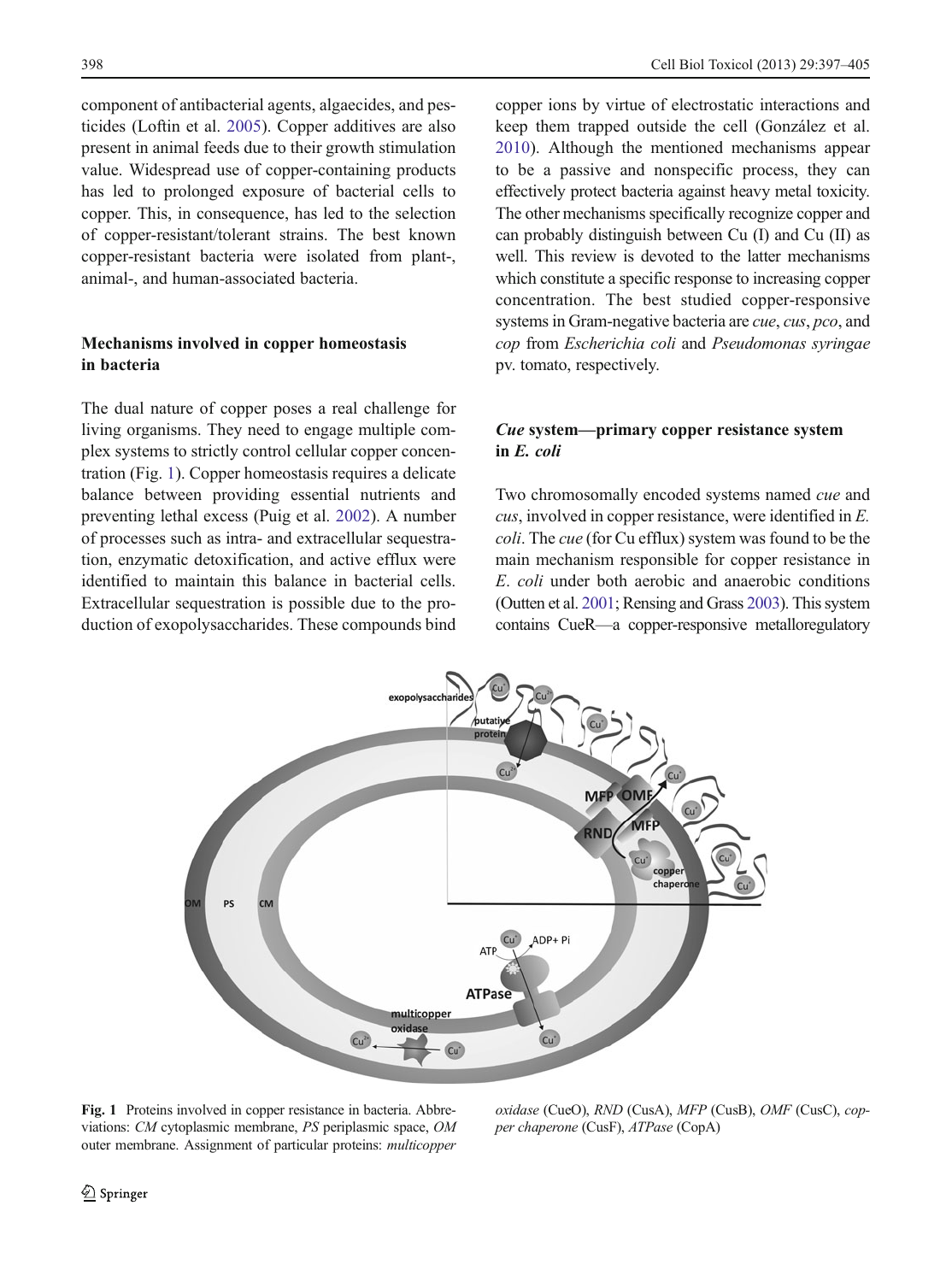protein that is a homologue of MerR. It has been shown that CueR regulates the expression of two genes: cueO and copA (Grass and Rensing [2001;](#page-8-0) Outten et al. [2001\)](#page-8-0).

The expression of the latter gene is induced by copper as well as silver ions (Rensing et al. [2000](#page-8-0)). The protein CopA contains 834 residues and belongs to the subfamily of soft metal ion-translocating ATPases. It has been demonstrated that CopA transports monovalent Cu from the cytoplasm, and the Cys-Pro-Cys motif (CPC) is essential in this process (Fan and Rosen [2002](#page-8-0)). In Cu<sup>+</sup>-ATPases subgroup, transport of Cu is coupled to ATP hydrolysis (Raimunda et al. [2011](#page-8-0)). On the basis of hydropathy analysis of CopA, eight transmembrane (TM) segments can be distinguished. In the predicted model N-terminal region of CopA contains two cytoplasmic CXXC metalbinding domains. The phosphatase domain is located between TM4 and TM5. The other three domains, e.g., ATP binding, phosphorylation, and nucleotide binding domains are situated in a large intracellular loop between TM6 and TM7 (Rensing et al. [2000](#page-8-0)). So far, the crystal structure of this protein has not been solved. However, a crystal structure of another Cu<sup>+</sup>-ATPase, LpCopA, isolated from Legionella pneumophila has been described. It shares 45 % amino acid sequence identity with CopA from E. coli and restores copper resistance in  $\Delta$ copA mutant of this bacterium (Kim et al. [2009](#page-8-0)). The TM portion of the protein (M-domain) is formed by eight helices (M1–M6, MA and MB). Within the M-domain, Gourdon et al. ([2011](#page-8-0)) described a novel structure named as "platform." It is formed by a kink in the second TM helix at the border of the membrane inner leaflet. The platform may constitute the docking site for copper delivery and/or LpCopA autoregulation by the metal-binding domain. The two membrane copper-binding sites (I and II) which are responsible for copper translocation were found in the M-domain (Gourdon et al. [2011\)](#page-8-0). Gourdon et al. [\(2011\)](#page-8-0) proposed a three-step model for copper transport mediated by  $LpCopA$ . According to this model,  $Cu<sup>+</sup>$  is delivered to the platform entry site (Met148, Glu205, and Asp337) and subsequently transferred to site II in the membrane during the E2 to E1 transition. Occluded, high-affinity copper-binding sites I and II may be formed by simultaneous rotational shift of M4 and conformational change at the CPC motif. The release of copper from binding sites is due to dephosphorylation process, which deprives the binding site of a crucial residue (Cys382). Copper ion may be then guided through an extracellular exit

site (Gourdon et al. [2011](#page-8-0); Robinson [2011\)](#page-8-0). Positively charged residues localized around the putative entry site enable electrostatic interactions with a potential copper donor. It remains elusive whether the copper donor is a chaperone, the metal-binding domain itself, or both.

The second component of the cue system is CueO, a periplasmic multicopper oxidase. This enzyme oxidizes Cu (I) to a less toxic Cu (II) and reduces dioxygen to water through four single-electron transfer steps (Djoko et al. [2010;](#page-8-0) Outten et al. [2001;](#page-8-0) Roberts et al. [2002\)](#page-8-0). Multicopper oxidases possess three types of copper atoms: type  $1$  (T1), type  $2$  (T2), and two type  $3$  (T3). The T1 site is buried in the interior of the protein and generally catalyzes oxidation of the substrate while T2 and two T3 form a trinuclear center (TNC) where dioxygen is reduced. The CueO activity is oxygen dependent, and hence, the lack of these molecules terminates the reaction (Outten et al. [2001](#page-8-0); Singh et al. [2011\)](#page-9-0). CueO differs from other multicopper oxidases due to its notable feature, i.e., an extra methionine-rich helix that blocks the solvent access to the T1 site and forms an additional copper-binding site (Singh et al. [2004,](#page-9-0) [2011\)](#page-9-0). A similar methionine-rich region was also identified in PcoA in E. coli and CopA in P. syringae (Roberts et al. [2002\)](#page-8-0).

#### Cus system

While CopA extrudes the excess copper from the cytoplasm, CueO and cus system (CusCFBA) are involved in periplasmic copper detoxification. Presumably, oxygen limitation may prevent the activity of the multicopper oxidase. In this case periplasmic copper can be removed by CusCFBA (Outten et al. [2001\)](#page-8-0). Since silver ions inhibit CueO activity, it has been also suggested that the cus system may function to overcome Ag(I) poisoning of the cue system under aerobic conditions (Singh et al. [2011\)](#page-9-0).

CusCFBA was found in E. coli and, unlike the other CBA-type efflux mechanisms, is a tetrapartite system conferring resistance to copper and silver ions (Grass and Rensing [2001](#page-8-0); Franke et al. [2001,](#page-8-0) [2003](#page-8-0)). CBAtype pumps comprise proteins belonging to three distinct groups: inner membrane secondary transporters enabling proton-driven substrate translocation from the cytoplasm (resistance–nodulation–cell division superfamily, RND), outer membrane channels exporting substrate outside the cell (outer membrane factor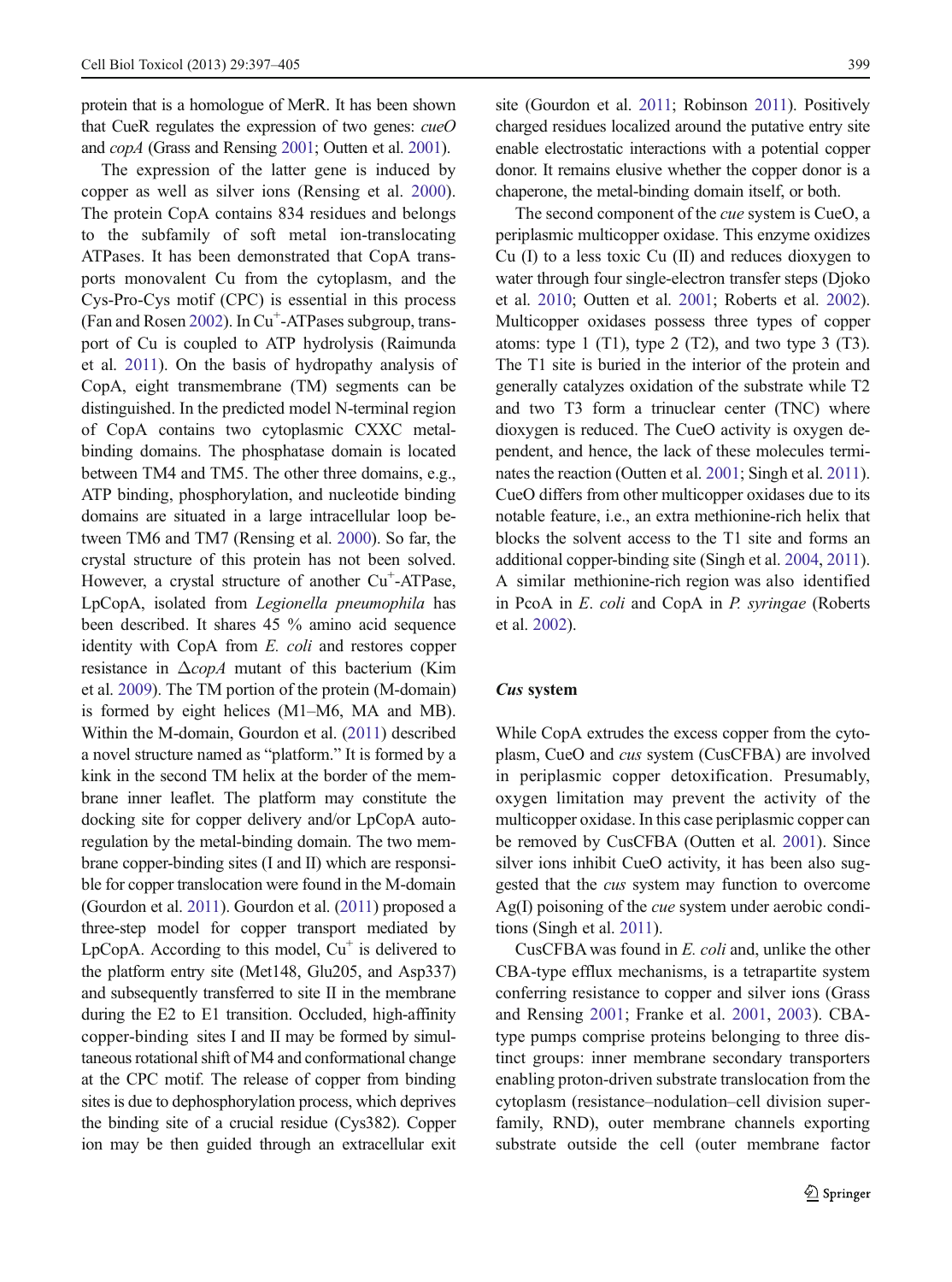family, OMF), and finally, periplasmic membrane fusion proteins (membrane fusion proteins family, MFP) connecting the two components mentioned above (Kim et al. [2010](#page-8-0)).

The cus system contains four proteins: CusC, CusB, CusF, and CusA. While CusCBA constitutes a phenomenal efflux system spanning the entire cell envelope, CusF is a periplasmic chaperone required for full resistance. A member of the RND superfamily, CusA is a homotrimer consisting of 1,047 residues (Long et al. [2010\)](#page-8-0). In a single monomer 12 transmembrane helices (TM1–TM12) form a transmembrane region in which pseudo-twofold symmetry was observed. The periplasmic domain is composed of two loops: one between TM1 and TM2 and another between TM7 and TM8. The periplasmic domain of CusA may be divided into six subdomains. Four subdomains (PN1, PN2, PC1, PC2) constitute the pore domain, DN and DC form the CusC-docking domain, and PN1 contributes to the central pore. Moreover, the presence of the cytoplasmic domain has also been confirmed. It is postulated that CusA is able to transport copper from the periplasm. In this stepwise process five methionine pairs or clusters serve as a relay network enabling metal translocation along the protein. In addition, subdomains PC1 and PC2 form a periplasmic cleft that is plausibly opened when bound with the metal and closed in the absence of the substrate (Long et al. [2010;](#page-8-0) Su et al. [2011b](#page-9-0)).

CusB is an elongated, adaptor molecule that belongs to the MFP Family. This protein consists of four distinct domains; the first three of them are β-strand domains. The fourth domain is an all-helical region folded into a three-helix bundle structure. Crystallographic studies revealed that CusB occurs in two different conformations. The observed flexibility can be connected with a hinge located between domains 2 and 3. The presence of the hinge permits the switch from one conformational state to another (Bagai et al. [2007](#page-7-0); Su et al. [2009\)](#page-9-0).

The crystal structure of CusBA complex revealed that trimeric CusA interacts with six CusB proteins. Adaptor molecules are organized in a continuous funnel-like structure at the top of CusA which approaches the outer membrane. The interior of the channel is mostly negatively charged that is connected with cation binding. Therefore, CusB, apart from being an adaptor molecule, is also considered to play a role in the active export of Cu. Su et al. [\(2011a](#page-9-0)) proposed that the N-terminal three-methionine binding site might be responsible for the transport of metal ions into the periplasmic cleft of CusA (Su et al. [2011a](#page-9-0)).

Moreover, the three-helix bundle of CusB presumably interacts with CusC. Trimeric CusC, a member of the OMF family, is anchored into the outer membrane by three acyl chains (Kulathila et al. [2011\)](#page-8-0). It forms a  $\sim$ 130-Å-long outer membrane channel that is composed of a periplasmic  $\alpha$ -barrel, an outer membrane β-barrel, and an equatorial domain. The internal cavity of CusC is filled with water whereas the internal surface of the barrel exhibits an electronegative charge (Kulathila et al. [2011](#page-8-0)).

The fourth component of this tetrapartite system is a periplasmic metallochaperone CusF folded in a small barrel (Loftin et al. [2005\)](#page-8-0). It interacts with CusB directly transmitting Cu. CusF may play then a dual protective role by removing excess copper from the periplasm by sequestration and by delivering this metal to CusCBA, thus enhancing export. Another possible role of CusF may be connected with the specific selection of metals to prevent their undesirable removal (Bagai et al. [2008;](#page-7-0) Loftin et al. [2005,](#page-8-0) [2009\)](#page-8-0).

#### The pco system and its homologues

Some bacteria that are able to survive in copper-rich environments possess plasmid-encoded operons that confer resistance to this toxic compound. The pco (plasmid-borne copper resistance) system was found on conjugative plasmid pRJ1004 isolated from E. coli that resided in the gut of pigs fed a diet supplemented with copper sulfate. The *pco* gene cluster comprises seven genes *pcoABCDRSE* that are under control of two promoters induced by copper ions (Rouch and Brown [1997](#page-8-0); Huffman et al. [2002\)](#page-8-0). Introduction of the complete *pco* determinant to copper-sensitive *E*. coli  $\triangle$ copA mutant did not improve the level of tolerance. Therefore, mutational analysis indicated a linkage between chromosomally encoded and plasmid-borne copper resistance. The pco system requires CopA activity to confer resistance. Presumably, proteins encoded in the *pco* gene cluster are responsible for the handling of periplasmic copper delivered by CopA from the cytoplasm (Lee et al. [2002](#page-8-0)).

PcoA is a multicopper oxidase distantly related to CueO but can function as a substitute for its homologue (Lee et al. [2002\)](#page-8-0). It is composed of a seven-stranded antiparallel β barrel with the methionine-rich segment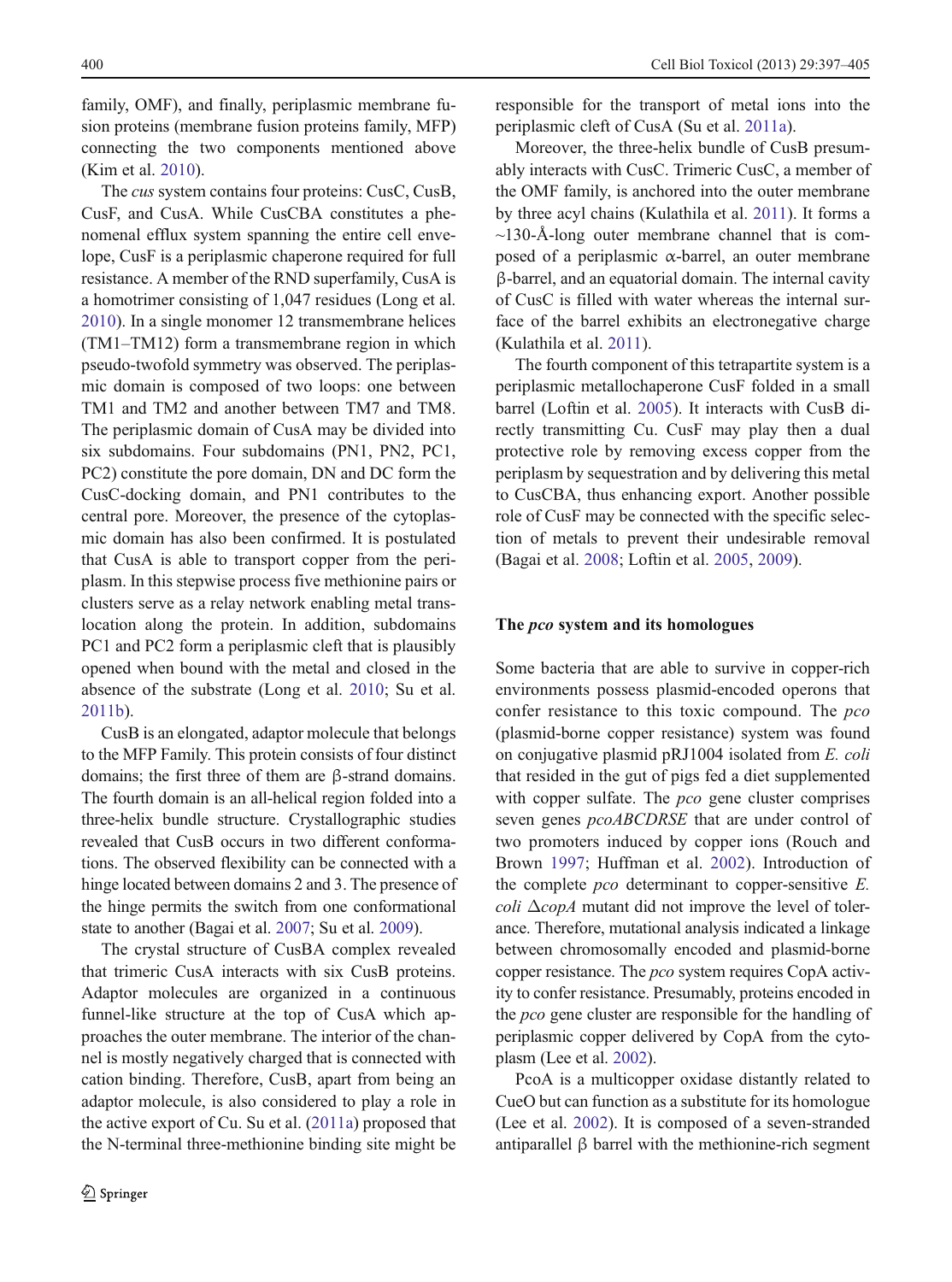exposed to the solvent. This periplasmic oxidase together with PcoC has been postulated to be the crucial proteins of the pco system. In the proposed model, PcoC binds periplasmic Cu(I) and delivers it to PcoA for further oxidation. Another possible role of PcoC may be the transport of electrons (Huffman et al. [2002](#page-8-0); Wernimont et al. [2003](#page-9-0)). PcoB is predicted to be an outer membrane protein that potentially prevents copper uptake and may interact with PcoA (Lee et al. [2002;](#page-8-0) Rensing and Grass [2003](#page-8-0)). The function of PcoD is still unknown but may be connected with copper uptake across the inner membrane (Lee et al.  $2002$ ). The product of  $pcoE$  does not have any detectable influence on copper resistance but is strongly induced by copper (Lee et al. [2002](#page-8-0)). Unlike other genes from the pco cluster, pcoE is controlled by CusRS (Munson et al. [2000](#page-8-0)). Presumably, PcoE acts as a primary defense factor providing initial sequestration of periplasmic copper before complete induction of the pco system is achieved (Lee et al. [2002\)](#page-8-0).

A homologous plasmid-borne copper resistance was found in a plant pathogen—P. syringae pathovar tomato (Silver [1996](#page-8-0)). The copper-inducible equivalent system is encoded by six genes copABCDRS localized within the plasmid pPT23D (Cha and Cooksey [1991](#page-7-0)). What is more, copper accumulation in *P. syringae* rises to a spectacular feature that may be seen by the naked eye. That is, upon exposure to a high concentration of copper, cells become blue and accumulate Cu up to 12 % of their dry weight (Puig et al. [2002\)](#page-8-0). The periplasmic CopA shares homology with multicopper oxidases and contains methionine, histidine, and aspartic acid-rich motifs that enable it to bind up to 11 copper ions (Cha and Cooksey [1991](#page-7-0); Cooksey [1993\)](#page-7-0). Therefore, multicopper oxidase activity as well as high copper-binding capacity or both these properties of CopA together may play a role in copper resistance. CopB also contains many methionine residues; however, copper-binding abilities of this outer membrane protein have not been proven so far (Arnesano et al. [2002](#page-7-0); Puig et al. [2002;](#page-8-0) Zhang et al. [2006\)](#page-9-0). CopC is a soluble periplasmic chaperone folded into a Greek key β barrel. It comprises two distinct but interdependent binding sites with specific affinity for Cu (I) and Cu (II), respectively. It has been proposed that this protein may be a copper carrier that interacts with multiple partners due to flexibility of the two Cu-binding loops. In the proposed model (Fig. [2\)](#page-6-0), CopC can potentially interact with CopA, CopB, CopD, and CopS—a sensor protein

(Zhang et al. [2006](#page-9-0)). Eight transmembrane segments embed CopD in the plasma membrane. Mutational analysis indicated that both CopC and CopD are responsible for copper accumulation in the cytoplasm; thus, CopD may transport essential copper delivered by CopC through the inner membrane into the cytoplasm (Cooksey [1993](#page-7-0); Arnesano et al. [2002](#page-7-0)). T2 copper site and residues in the methionine-rich loop observed in CopC may provide a dual function of this protein. While the T2 copper site may be involved in interactions with CopD to import essential copper, the other sites may enable interactions with CopA and/or CopB to detoxify excess copper (Arnesano et al. [2002](#page-7-0)). CopS and CopR form a two-component regulatory module that is constitutively transcribed. CopS is predicted to be a copper sensor that presumably interacts with CopA or CopC. This membrane sensor potentially transmits the copper signal to CopR which consecutively induces the expression of the *cop* operon (Puig et al. [2002\)](#page-8-0).

Genes homomogous to *cop* were identified on plasmids and chromosomes of other Pseudomonads. It has been suggested that the plasmid-encoded cop operon evolved from its chromosomal homologue (Cooksey et al. [1990\)](#page-7-0). Unusually in Pseudomonas fluorescens SBW25 operon cop consists of only two genes copCD and is regulated by the CopRS two-component system. In this bacterium, CopCD together with Cue system are involved in copper homeostasis. The first is active at low-copper concentration in the environment and brings metal ions into the cell, whereas the second acts as a copper exporter at high copper concentrations. The copper efflux is mediated by P-type ATPase CueA which is regulated by the Mer-type regulator, CueR. This protein is also required for activation of *cueZ* encoding copper chaperone. Due to the common regulation of *cueZ* and *cueA* by CueR, it has been thought that CueZ transfers copper to CueA. However, the higher resistance of bacterium deprived from  $cueZ$ suggested that the primary role of this chaperone is the delivery of copper ions to cellular cuproenzymes (Zhang and Rainey [2008\)](#page-9-0).

The *cop* system was also found in heavy metalresistant Cupriavidus metallidurans CH34. Two gene clusters copSRABCD and a larger one copVTMKNSR ABCDIJGFLQHE that are highly induced by copper are localized on two large plasmids: 2,6 Mb megaplasmid and pMOL30, respectively. The basic operon copSRABCD encodes genes which are homologous to the above-mentioned plasmid-borne cop/pco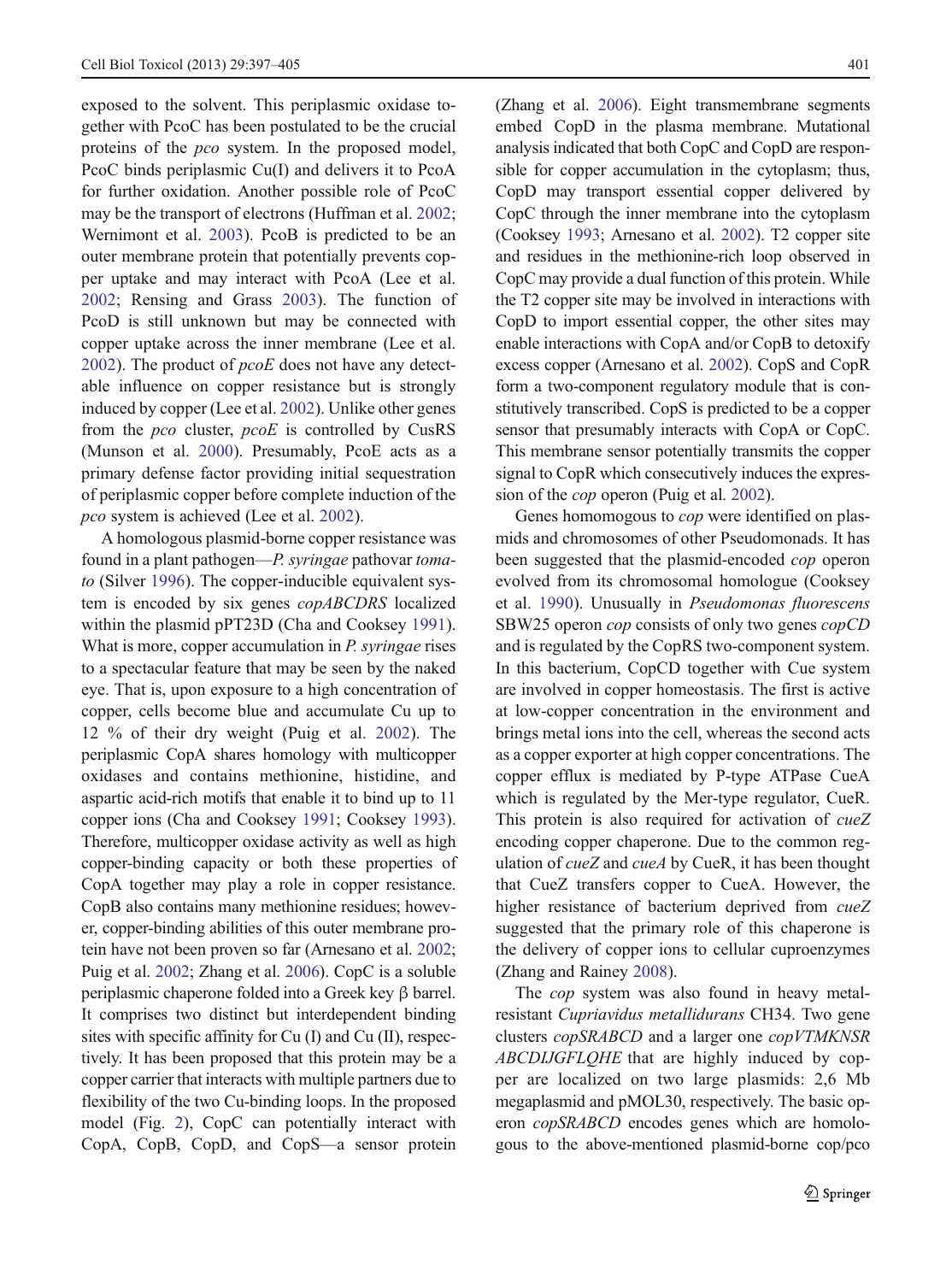<span id="page-6-0"></span>

Fig. 2 A model for *cop* system in P. syringae pv. Tomato. Abbreviations: CM cytoplasmic membrane, PS periplasmic space, OM outer membrane. Arrows indicate presumed interactions between proteins (modified from Puig et al. [2002](#page-8-0))

systems (Monchy et al. [2006;](#page-8-0) Sarret et al. [2010\)](#page-8-0). Monchy et al. [\(2006\)](#page-8-0) qualified the genes into three groups, i.e., responsible for periplasmic or cytoplasmic copper handling and the third group of genes with few or no homologues (Monchy et al. [2006](#page-8-0); Sarret et al. [2010\)](#page-8-0).

It has been shown that the above-mentioned twocomponent regulatory system CopRS is present also in Synechocystis sp. PCC 6803. In this bacterium, CopRS regulates a RND export system, CopBAC, and a protein of unknown function CopM (Giner-Lamia et al. [2012\)](#page-8-0). In addition, in Synechocystis, a metallochaperone Atx1 protects the cyanobacterial cell against the deleterious side reactions of copper (Tottey et al. [2012\)](#page-9-0).

#### Other systems involved in copper resistance

Another copper resistance mechanism was found in the human and animal pathogen Salmonella enterica sv. Typhimurium. During a systemic disease, this bacterium can withstand elevated copper concentration within the macrophage phagosome and survive in this compartment (Osman et al. [2010\)](#page-8-0). Like E. coli, S. enterica ser. Typhimurium harbors the *cue* system that allows it to deal with excess cytoplasmic copper under aerobic conditions. Interestingly, this bacterium evidently lacks the cus operon. Apart from multicopper oxidase CueO (alias CuiD) and P-type ATPase CopA, the CueR up-regulates the expression of the additional protein—CueP. Furthermore, S. enterica possesses an extra P-type Cu-ATPase, GolT, encoded by the gol gene cluster, involved in gold resistance. Both P-type ATPases CopA and GolT were found to reduce copper accumulation in the cell probably by active export of copper from the cytoplasm. An additional component of the cue system, the CueP is a periplasmic protein that contributes to copper resistance particularly under anaerobic conditions. It is interesting to note that CueP can partially restore copper resistance in the E. coli  $\Delta c$ us mutant strain; thus, it may act as a substitute of the mentioned system. This protein binds periplasmic copper in vivo and was identified as one of the predominant metal pools (Osman et al. [2010\)](#page-8-0). Moreover, the deletion of cueP slightly increases the copper content in the cell. Due to these characteristics, CueP binds elevated copper to avoid its toxicity in the periplasm and/or to limit the return of copper to the cytosol. CueP-like proteins are encoded in other Gram-negative bacteria, including Yersinia pestis, Yersinia pseudotuberculosis, Yersinia enterocolitica, Citrobacter koseri, and Erwinia carotovora (Osman et al. [2010](#page-8-0); Pontel and Soncini [2009\)](#page-8-0).

In another human pathogen, Vibrio cholerae, copper resistance mechanisms such as CueP as well as CueO,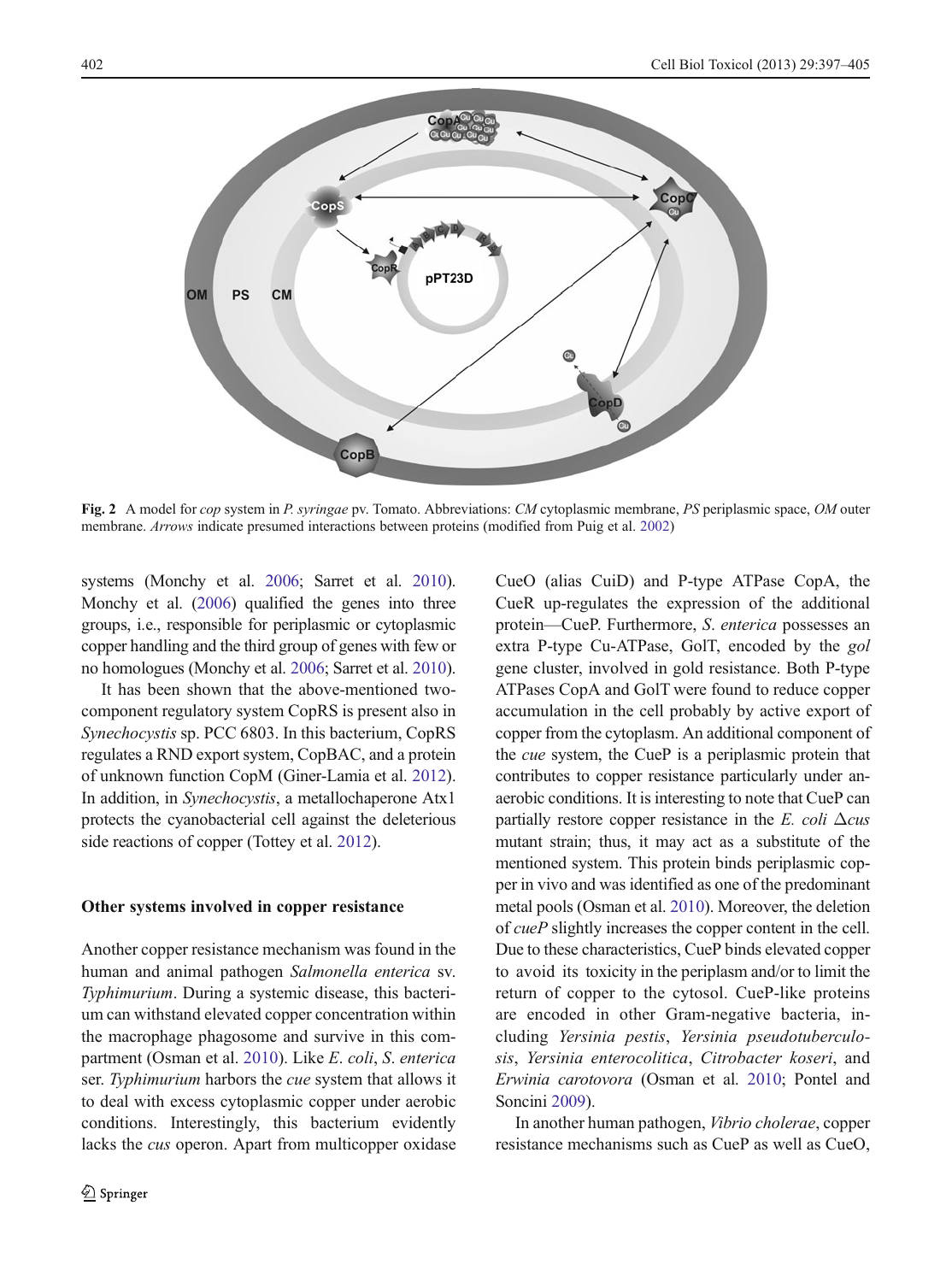<span id="page-7-0"></span>CusCFBA were not detected. In this bacterium copper tolerance is determined by copA (VC2215) and cueR (VC0974) (Marrero et al. [2012](#page-8-0)) that are homologous to genes copA and cueR found in E. coli (Grass and Rensing [2001](#page-8-0)). In V. cholerae, CopA is the main efflux system used under aerobic and anaerobic conditions that is regulated by CueR which senses copper inside the cell (Marrero et al. [2012](#page-8-0)). Apart from CopA, V. cholerae has a gene encoding for another Cu<sup>+</sup>-ATPase belonging to FixI/CopA2-like Cu<sup>+</sup>-ATPases (González-Guerrero et al. [2010](#page-8-0)). In addition, Marrero et al. [\(2012\)](#page-8-0) identified products of genes VC2216 and VCA0261- 0260 that are required for full copper tolerance of V. cholerae. The proteins encoded by the mentioned genes are homologous to CopG recognized in Ralstonia metallidurans (Monchy et al. [2006](#page-8-0)) and Cot found in Pseudomonas fluorescens (Tom-Petersen et al. [2001\)](#page-9-0), respectively. Bioinformatic analyses revealed that CopG and Cot are metal-binding periplasmic proteins; therefore, they may constitute a component of an alternative periplasmic copper tolerance system in V. cholerae (Marrero et al. [2012\)](#page-8-0). CopG is a putative cupredoxin, and Cot is predicted to be a metal-binding protein belonging to the thioredoxin-like fold superfamily. It has been assumed that the function of CopG in the periplasmic space might be closely related to CopA. Like in the case of copA, the expression of cot is probably regulated by CueR (Marrero et al. [2012](#page-8-0)). Marrero et al. [\(2012\)](#page-8-0) proposed a model for the copper tolerance mechanism in V. cholerae. The presence of copper activates the CueR regulator that induces the expression copA and cot. The transport of the excess copper from the cytoplasm by the CopA ATPase is correlated with the overexpression of Cot protein that would initially detoxify copper in the periplasm. Under anaerobic conditions, when the Cot protein loses its high activity, CopG protein takes over the main role in copper detoxification. The detailed mechanisms of copper handling by periplasmic proteins CopG and Cot have not been recognized yet (Marrero et al. [2012\)](#page-8-0).

#### Concluding remarks

Most genomes of Gram-negative bacteria encode at least one Cu<sup>+</sup>-ATPase that is responsible for cytoplasmic copper detoxification. In addition, ATPases are required for bacterial survival in the host organism. That is why extra copies of  $Cu<sup>+</sup>-ATPases$  have been

found in the genomes of pathogenic and symbiotic bacteria. For example, Pseudomonas aeruginosa, an opportunistic pathogen, possesses two homologous Cu+ -ATPases CopA1 and Cop A2 (González-Guerrero et al. [2010\)](#page-8-0). Although both proteins export cytoplasmic copper into the periplasm, their functional roles are different. The major role of CopA1 seems to be the control of cytoplasmic  $Cu<sup>+</sup>$  concentration, while CopA2 probably enables copper loading into cytochrome c oxidase. The distinct roles might be related to the intrinsic differences in transport kinetics and by the presence of putative periplasmic proteins acting as copper chaperons that deliver the ions to copper-requiring enzymes (González-Guerrero et al. [2010\)](#page-8-0).

ATPase-driven copper efflux seems to be the main mechanism responsible for cytoplasmic copper detoxification in until now studied bacteria. In periplasmic copper handling multicopper oxidases, metallochaperones, as well as RND systems are involved.

Open Access This article is distributed under the terms of the Creative Commons Attribution License which permits any use, distribution, and reproduction in any medium, provided the original author(s) and the source are credited.

#### **References**

- Arnesano F, Banci L, Bertini I, Thompsett AR. Solution structure of CopC: a cupredoxin-like protein involved in copper homeostasis. Structure. 2002;10:1337–47.
- Bagai I, Liu W, Rensing C, Blackburn NJ, McEvoy MM. Substrate-linked conformational change in the periplasmic component of Cu(I)/Ag (I) efflux system. J Biol Chem. 2007;282:35695–702.
- Bagai I, Rensing C, Blackburn NJ, McEvoy MM. Direct metal transfer between periplasmic proteins identifies a bacterial copper chaperone. Biochemistry. 2008;47:11408–14.
- Bannister JV, Bannister WH. Aspects of the structure, function, and applications of superoxide dismutase. CRC Crit Rev Biochem. 1987;22:111–90.
- Cha JS, Cooksey DA. Copper resistance in Pseudomonas syringae mediated by periplasmic and outer membrane proteins. Microbiology. 1991;88:8915–9.
- Cooksey DA. Copper uptake and resistance in bacteria. Mol Microbiol. 1993;7:1–5.
- Cooksey DA, Azad HR, Cha JR, Lim CK. Copper resistance gene homologs in pathogenic and saprophytic bacterial species from tomato. Appl Environ Microb. 1990;56:431– 5.
- De la Cerda B, Navarro JA, Hervás M, De la Rosa M. Changes in the reaction mechanism of electron transfer from plastocyanin to photosystem I in the cyanobacterium Synechocystis sp. PCC 6803 as induced by site-directed mutagenesis of the copper protein. Biochemistry. 1997;36:10125–30.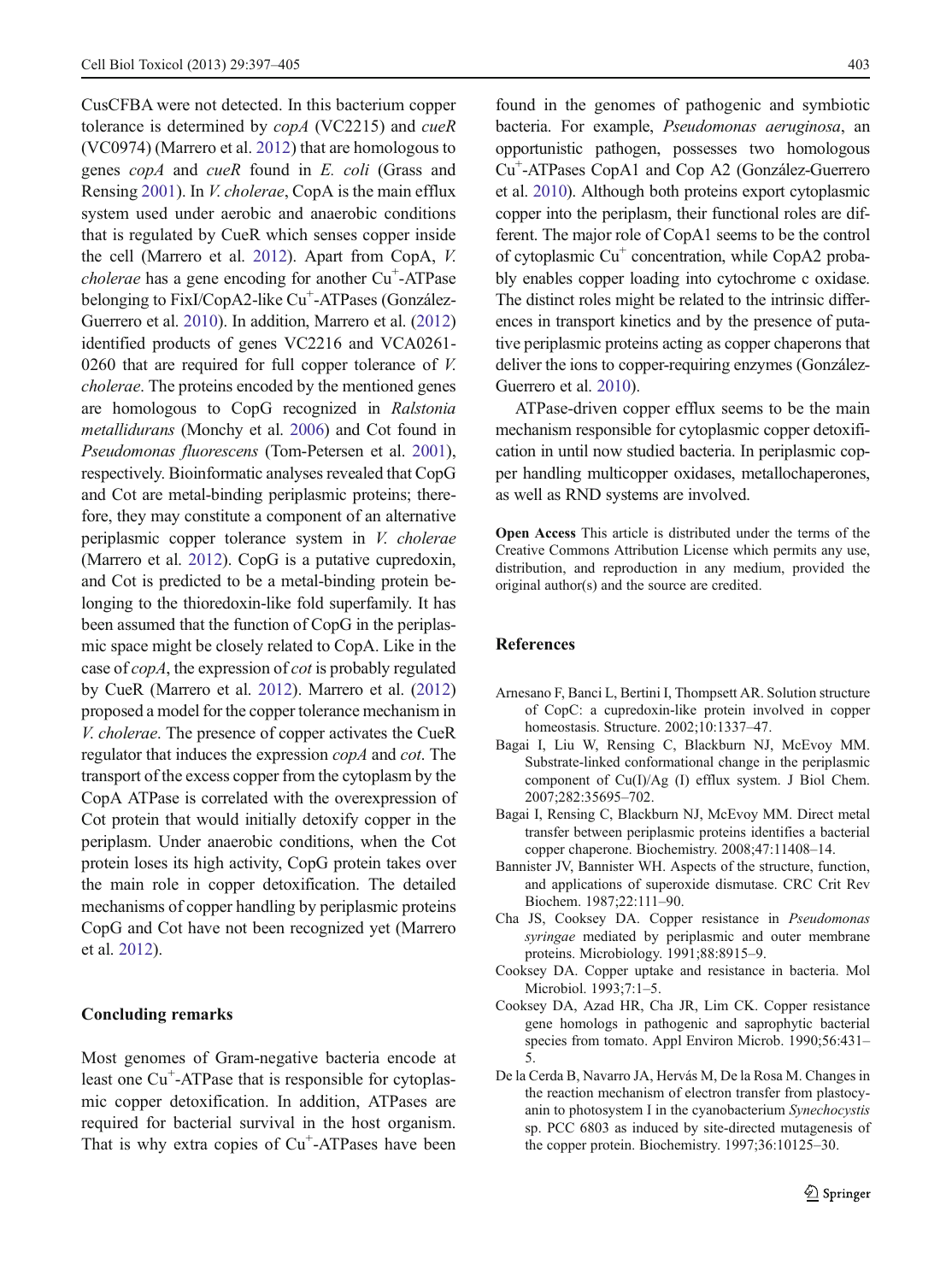- <span id="page-8-0"></span>Djoko KY, Chong LX, Wedd AG, Xiao Z. Reaction mechanisms of the multicopper oxidase CueO from Escherichia coli support its functional role as a cuprous oxidase. J Am Chem Soc. 2010;132:2005–15.
- Dupont CL, Grass G, Rensing C. Copper toxicity and the origin of bacterial resistance—new insights and applications. Metallomics. 2011;3:1109–18.
- Fan B, Rosen BP. Biochemical characterization of CopA, the Escherichia coli Cu(I)-translocating P-type ATP-ase. J Biol Chem. 2002;277:46987–92.
- Franke S, Grass G, Dietrich HN. The product of the *ybdE* gene of the Escherichia coli chromosome is involved in detoxification of silver ions. Microbiology. 2001;147:965–72.
- Franke S, Grass G, Rensing C, Nies D. Molecular analysis of the copper-transporting efflux system CusCFBA of Escherichia coli. J Bacteriol. 2003;185:3804–12.
- Giner-Lamia J, Maury-López L, Reyes JC, Florencio FJ. The CopRS two-component system is responsible for resistance to copper in the cyanobacterium Synechocystis sp. PCC 6803. Plant Physiol. 2012;159:1806–18.
- González AG, Shirokova LS, Pokrovsky OS, Emnova EE, Martínez RE, Santana-Casiano JM, et al. Adsorption of copper on Pseudomonas aureofaciens: protective role of surface exopolysaccharides. J Colloid Interf Sci. 2010;350:305–14.
- González-Guerrero M, Raimunda D, Cheng X, Argüello JM. Distinct functional roles of homologous Cu+ efflux ATPases in Pseudomonas aeruginosa. Mol Microbiol. 2010;78:1246–58.
- Gourdon P, Liu XY, Skjørringe T, Morth JP, Møller LB, Pedersen BP, et al. Crystal structure of a cooper-transporting PIBtype ATPase. Nature. 2011;475:59–65.
- Grass G, Rensing C. Genes involved in copper homeostasis in Escherichia coli. J Bacteriol. 2001;183:2145–7.
- Huffman DL, Huyett J, Outten FW, Doan PE, Finney LA, Hoffman BM, et al. Spectroscopy of Cu(II)-PcoC and the multicopper oxidase function of PcoA, two essential components of Escherichia coli pco copper resistance operon. Biochemistry. 2002;41:10046–55.
- Iwata S. Structure and function of bacterial cytochrome c oxidase. J Biochem. 1998;123:369–75.
- Kim EH, Charpentier X, Torres-Urquidy O, McEvoy MM, Rensing C. The metal efflux island of Legionella pneumophila is not required for survival in macrophages and amoebas. FEMS Microbiol Lett. 2009;301:164–70.
- Kim HM, Xu Y, Lee M, Piao S, Sim SH, Ha NC, et al. Functional relationships between the AcrA hairpin tip region and the TolC aperture tip region for the formation of the bacterial tripartite efflux pump AcrAB-TolC. J Bacteriol. 2010;192:4498–503.
- Kulathila R, Kulathila R, Indic M, Berg B. Crystal structure of Escherichia coli CusC, the outer membrane component of a heavy metal efflux pump. PLOS One. 2011;6:1–7.
- Lee SM, Grass G, Rensing C, Barrett SR, Yates CJD, Stoyanov JV, et al. The Pco proteins are involved in copper handling in Escherichia coli. Biochem Bioph Res Co. 2002;295:616–20.
- Loftin IR, Franke S, Roberts SA, Weichsel A, Héroux A, Montfort WR, et al. A novel copper-binding fold for the periplasmic copper resistance protein CusF. Biochemistry. 2005;44:10533–40.
- Loftin IR, Blackburn NJ, McEvoy MM. Tryptophan Cu(I)-π interaction fine-tunes the metal binding properties of the bacterial metallochaperone CusF. J Biol Inorg Chem. 2009;14:905–12.
- Long F, Su CC, Zimmermann MT, Boyken SE, Rajashankar KR, Jernigan RL, et al. Crystal structures of the CusA efflux pump suggest methionine-mediated metal transport. Nature. 2010;467:484–90.
- Macomber L, Imlay JA. The iron-sulfur clusters of dehydratases are primary intracellular targets of copper toxicity. PNAS. 2009;106:8344–9.
- Marrero K, Sánchez A, González LJ, Ledón T, Rodríguez-Ulloa A, Castellanos-Serra L, et al. Periplasmic proteins encoded by VCA0261-0260 and VC2216 genes together with copA and cueR products are required for copper tolerance but not for virulence in Vibrio cholerae. Microbiology. 2012;158:2005–16.
- Monchy S, Benotmane MA, Wattiez R, Aelst S, Auquier V, Borremans B, et al. Transcriptomic and proteomic analyses of the pMOL30-encoded copper resistance in Cupriavidus metallidurans strain CH34. Microbiology. 2006;152:1765–76.
- Munson GP, Lam DL, Outten FW, O'Halloran TV. Identification of a copper-responsive two-component system on the chromosome of Escherichia coli K-12. J Bacteriol. 2000;182:5864–71.
- Nakamura K, Go N. Function and molecular evolution of multicopper blue proteins. CMLS Cell Mol Life Sci. 2005;62:2050–66.
- Outten FW, Huffman DL, Hale JA, O'Halloran TV. The independent cue and cus systems confer copper tolerance during aerobic and anaerobic growth in Escherichia coli. J Biol Chem. 2001;276:30670–7.
- Osman D, Waldron KJ, Denton H, Taylor CM, Grant AJ, Mastroeni P, et al. Copper homeostasis in Salmonella is atypical and copper-CueP is a major periplasmic metal complex. J Biol Chem. 2010;285:25259–68.
- Pontel LB, Soncini FC. Alternative periplasmic copperresistance mechanisms in Gram negative bacteria. Mol Microbiol. 2009;73:212–25.
- Puig S, Rees EM, Thiele DJ. The ABCDs of periplasmic copper trafficking. Structure. 2002;10:1292–5.
- Raimunda D, González-Guerrero M, Leeber BW, Argüello JM. The transport mechanism of bacterial  $Cu^+$ -ATPases: distinct efflux rates adapted to different function. Biometals. 2011;24:467–75.
- Rensing C, Fan B, Sharma R, Mitra B, Rosen BP. CopA: an Escherichia coli Cu(I)-translocating P-type ATPase. PNAS. 2000;97:652–6.
- Rensing C, Grass G. Escherichia coli mechanisms of copper homeostasis in a changing environment. FEMS Microbiol Rev. 2003;27:197–213.
- Roberts SA, Weichsel A, Grass G, Thakali K, Hazzard JT, Tollin G, et al. Crystal structure and electron transfer kinetics of CueO, a multicopper oxidase required for copper homeostasis in Escherichia coli. PNAS. 2002;99:2766–71.
- Robinson NJ. A platform for copper pumps. Nature. 2011;475:41–  $\mathcal{L}$
- Rouch DA, Brown NL. Copper-inducible transcriptional regulation at two promoters in the Escherichia coli copper resistance determinant pco. Microbiology. 1997;143:1191–202.
- Sarret G, Favier A, Covès J, Hazzemann JL, Mergeay M, Bersch B. CopK from Cupriavidus metallidurans CH34 binds Cu(I) in a tetrathioether site: characterization by X-ray absorption and NMR spectroscopy. J Am Chem Soc. 2010;132:3770–7.
- Silver S. Bacterial resistances to toxic metal ions—a review. Gene. 1996;179:9-19.